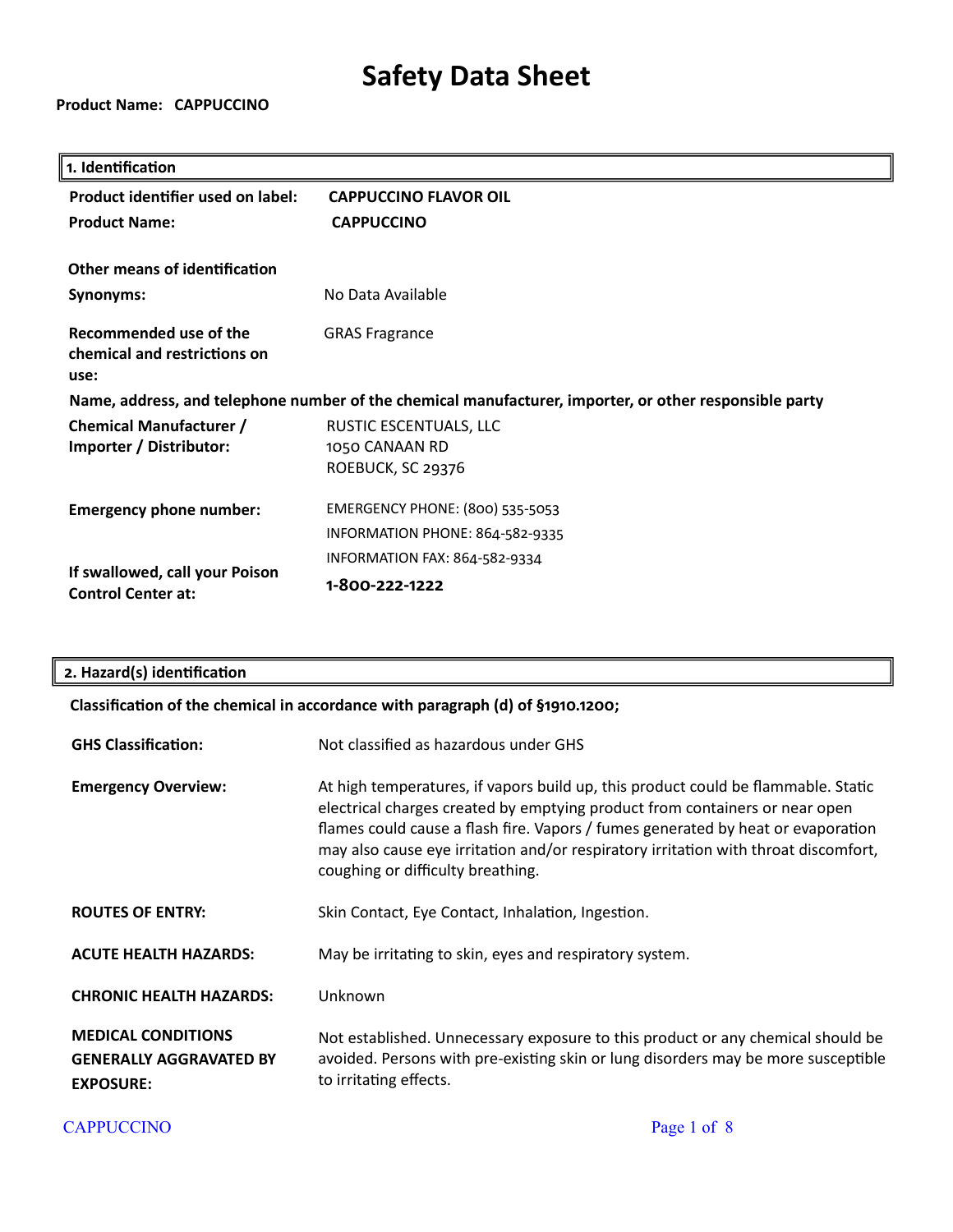#### **Product Name: CAPPUCCINO**

#### **CARCINOGENICITY:**

OSHA: No ACGIH: No NTP: No IARC: No OTHER: No

#### **3. Composition/information on ingredients**

**The identity of the individual components of this mixture is proprietary information, and is regarded to be a trade secret. Since the content of the product is a trade secret, the chemical name, and CAS number of each component is not given.**

#### **4. First-aid measures**

Description of necessary measures, subdivided according to the different routes of exposure, i.e., inhalation, skin and eye contact, and ingestion:

| <b>Eye Contact:</b>                                                                         | Immediately flush eyes with water for at least 15 minutes. If<br>irritation persists, seek medical attention.                                                                    |  |
|---------------------------------------------------------------------------------------------|----------------------------------------------------------------------------------------------------------------------------------------------------------------------------------|--|
| <b>Skin Contact:</b>                                                                        | Remove contaminated clothing. Wash affected areas with plenty of<br>soap and water. If irritation develops, seek medical attention.                                              |  |
| Inhalation:                                                                                 | Remove from exposure to fresh air. If breathing has stopped or is<br>difficult, administer artificial respiration and oxygen if available.<br>Seek medical attention immediately |  |
| Ingestion:                                                                                  | Drink water or milk to dilute. Seek medical attention immediately.<br>DO NOT induce vomiting unless instructed by a qualified health<br>professional.                            |  |
| Most important symptoms/effects, acute and delayed:                                         |                                                                                                                                                                                  |  |
| <b>Most important</b><br>symptoms/effects (Acute):                                          | No Data Available                                                                                                                                                                |  |
| <b>Most important</b><br>symptoms/effects (Delayed):                                        | No Data Available                                                                                                                                                                |  |
| Indication of immediate medical<br>attention and special treatment<br>needed, if necessary: | No additional first aid information available                                                                                                                                    |  |

#### CAPPUCCINO Page 2 of 8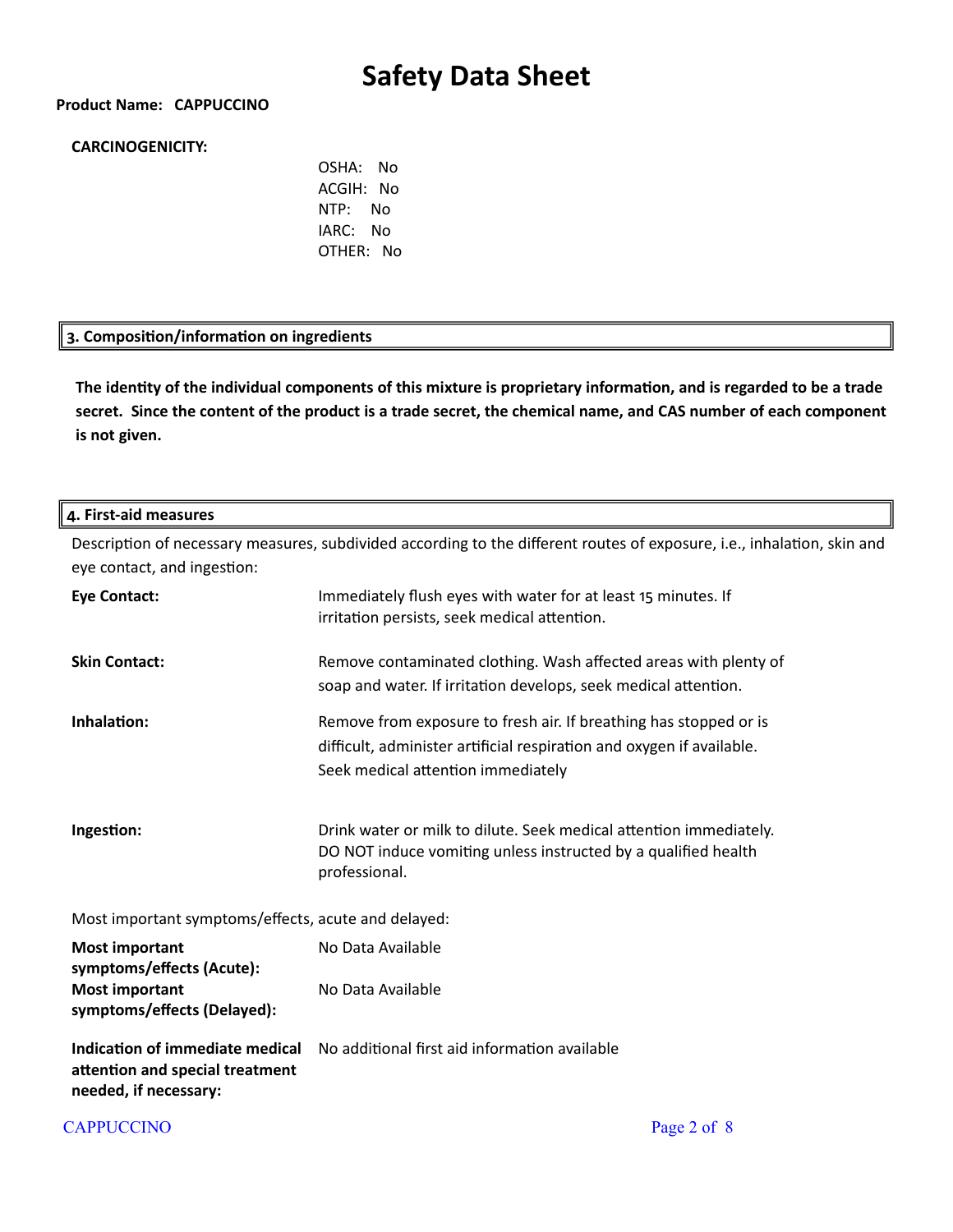### **Product Name: CAPPUCCINO**

 $\sqrt{\phantom{a}}$ 

| 5. Fire-fighting measures                                                                            |                                                                                                                                                                                                                                                                                                                                                    |  |
|------------------------------------------------------------------------------------------------------|----------------------------------------------------------------------------------------------------------------------------------------------------------------------------------------------------------------------------------------------------------------------------------------------------------------------------------------------------|--|
| <b>Flash Points</b>                                                                                  | Fahrenheit: >180, Celsius: >82.222                                                                                                                                                                                                                                                                                                                 |  |
| This material is a combustible liquid by OSHA classification (Combustible if Flash Point: 142-200°F) |                                                                                                                                                                                                                                                                                                                                                    |  |
| Suitable (and unsuitable) extinguishing media:                                                       |                                                                                                                                                                                                                                                                                                                                                    |  |
| Suitable extinguishing media:<br>Unsuitable extinguishing media:                                     | Carbon dioxide, dry chemical, or foam<br>No Data Available                                                                                                                                                                                                                                                                                         |  |
| <b>Method Used:</b>                                                                                  | ASTM D6450 - Continuous Closed Cup                                                                                                                                                                                                                                                                                                                 |  |
| <b>Flammable Limits:</b>                                                                             | Not determined.                                                                                                                                                                                                                                                                                                                                    |  |
| Specific hazards arising from the chemical (e.g., nature of any hazardous combustion products):      |                                                                                                                                                                                                                                                                                                                                                    |  |
| <b>Flammability Summary:</b><br><b>Fire and/or Explosion Hazards:</b>                                | Combustible at elevated temperatures<br>Empty containers retain product residue (liquid or vapor) and can<br>be dangerous. They should be rinsed with water and disposed of<br>properly. Soaked rags or paper may pose a spontaneous<br>combustion hazard in unsealed trash receptacles.                                                           |  |
| <b>Hazardous Combustion</b><br><b>Products:</b>                                                      | Carbon monoxide, carbon dioxide, and unidentified<br>organic<br>compounds.                                                                                                                                                                                                                                                                         |  |
| Special protective equipment<br>and precautions for fire-<br>fighters:                               | Self-contained breathing apparatus, safety eyewear, and protective<br>clothing should be worn when fighting fires involving chemicals.                                                                                                                                                                                                             |  |
| 6. Accidental release measures                                                                       |                                                                                                                                                                                                                                                                                                                                                    |  |
| <b>Methods and materials for</b><br>containment and cleaning up:                                     | Eliminate all ignition sources. Ventilate area. Contain spill and absorb<br>spill onto inert material. Place material into a suitable container and<br>dispose of in accordance with local regulations. DO NOT leave soaked<br>rags or paper in unsealed receptacles as spontaneous combustion<br>may sometimes occur under certain circumstances. |  |

| 7. Handling and storage                                                                               |                                                                                                                                                                                                                                                                                                                                                             |
|-------------------------------------------------------------------------------------------------------|-------------------------------------------------------------------------------------------------------------------------------------------------------------------------------------------------------------------------------------------------------------------------------------------------------------------------------------------------------------|
| <b>Precautions for safe handling:</b><br>Conditions for safe storage, including any incompatibilities | Mildly irritating material. Avoid unnecessary exposure.                                                                                                                                                                                                                                                                                                     |
| <b>Conditions for safe storage:</b>                                                                   | Use splash goggles or face shield when eye contact is possible.<br>Respiratory protection is not generally required, if desired use<br>NIOSH approved organic vapor respirator. Use chemical resistant<br>gloves as needed to avoid prolonged or repeated contact. Store in a<br>cool, dry, well ventilated area away from all sources of heat or<br>flame. |
| <b>CAPPUCCINO</b>                                                                                     | Page 3 of 8                                                                                                                                                                                                                                                                                                                                                 |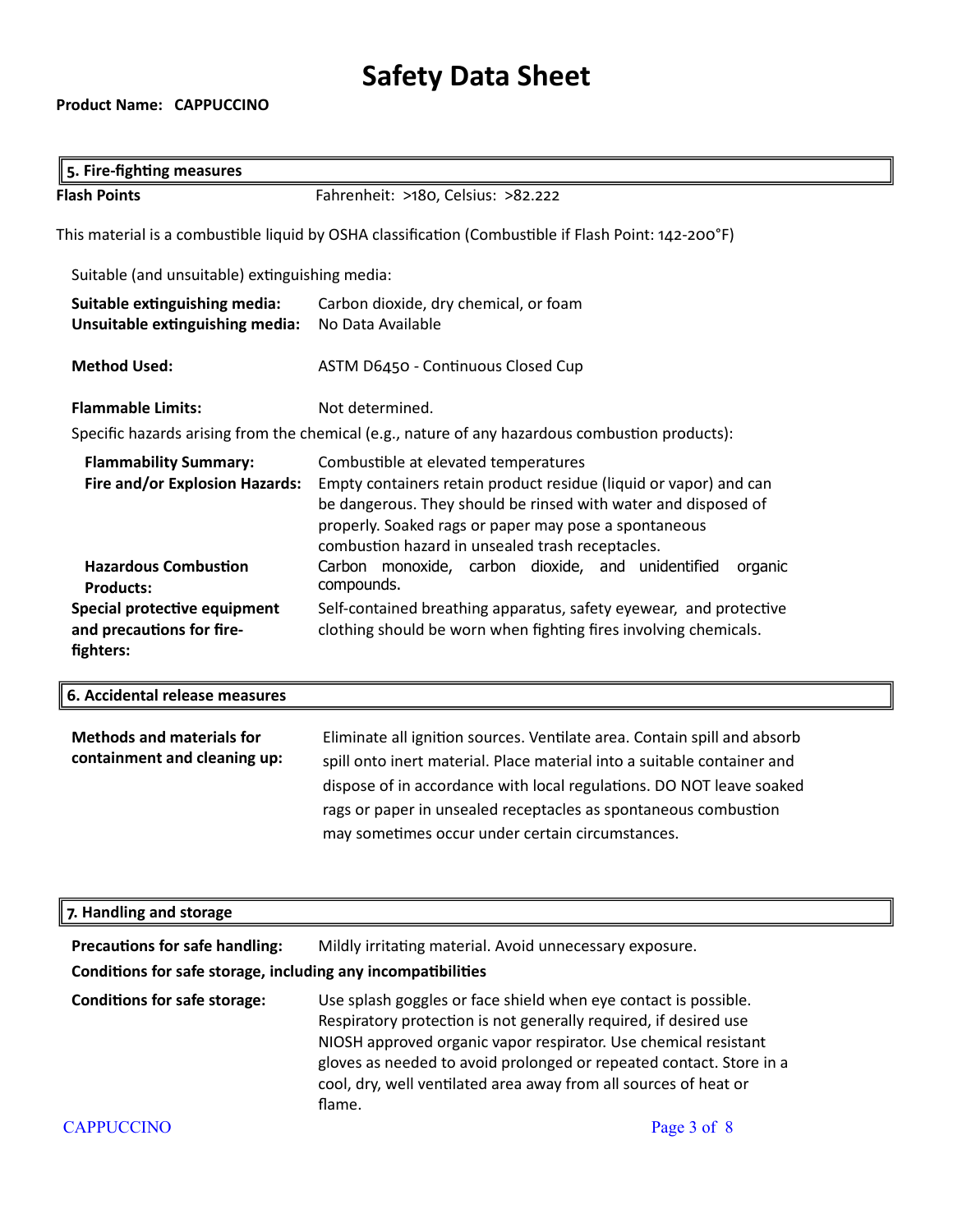**Product Name: CAPPUCCINO**

**Materials to Avoid/Chemical Incompatibility:** Strong oxidizing agents Strong bases

| 8. Exposure controls/personal protection                                 |                                                                                                                                                                                                                                                                                                             |  |
|--------------------------------------------------------------------------|-------------------------------------------------------------------------------------------------------------------------------------------------------------------------------------------------------------------------------------------------------------------------------------------------------------|--|
| <b>Appropriate engineering</b><br>controls:                              | No exposure limits exist for the constituents of this product. No<br>engineering controls are likely to be required to maintain operator<br>comfort under normal conditions of use.                                                                                                                         |  |
| Individual protection measures, such as personal protective equipment:   |                                                                                                                                                                                                                                                                                                             |  |
| <b>Ventilation:</b><br><b>Eye Protection:</b><br><b>Skin Protection:</b> | General, meeting ACGIH criteria as needed to control vapor.<br>Use splash goggles or face shield when eye contact may occur.<br>Use chemical resistant gloves as needed to avoid prolonged or<br>repeated contact. Use of a rubber apron is recommended when<br>handling large quantities of this material. |  |
| <b>Work/Hygienic Practices</b>                                           | Good personal hygiene practices should be used. Wash hands after<br>any contact, before breaks and meals, and at the end of the work<br>period. Contaminated clothing and shoes should be cleaned before<br>using again.                                                                                    |  |
| <b>Respiratory Protection:</b>                                           | None generally required. If desired wear a NIOSH approved<br>respirator.                                                                                                                                                                                                                                    |  |
| <b>Exposure Guidelines:</b>                                              | This material is intended for manufacturing use only. Contaminated<br>equipment should be cleaned with soap and water. Do not<br>discharge wash water into lakes, streams, ponds, or public waters.                                                                                                         |  |

### **9. Physical and chemical properties**

**Appearance (physical state, color, etc.):**

| Appearance (physical state):                  | Very pale color        |
|-----------------------------------------------|------------------------|
| Odor:                                         | Comparable to Standard |
| <b>Odor threshold:</b>                        | Not determined         |
| pH:                                           | No Data Available      |
| Melting Point/Freezing Point (°C):            | No Data Available      |
| Initial Boiling Point and Boiling Range (°C): | No Data Available      |
| <b>Flash Point:</b>                           | $>180$ º F             |
| <b>Evaporation Rate:</b>                      | No Data Available      |
| Flammability (solid, gas):                    | No Data Available      |
| Upper/lower flammability or explosive limits: |                        |
| <b>Upper Flammable/Explosive Limit:</b>       | Not Available          |
| Lower Flammable/Explosive Limit:              | Not Available          |
| <i><b>Manar Dancitus</b></i>                  | $\{rightarrow\}$       |

| <b>Vapor Density:</b>              | $(air=1): >1$     |
|------------------------------------|-------------------|
| <b>Specific Gravity:</b>           | $(H20=1): 0.9008$ |
| Solubility(ies):                   | Not Available     |
| <b>Decomposition Temperature::</b> | Not Available     |

### CAPPUCCINO Page 4 of 8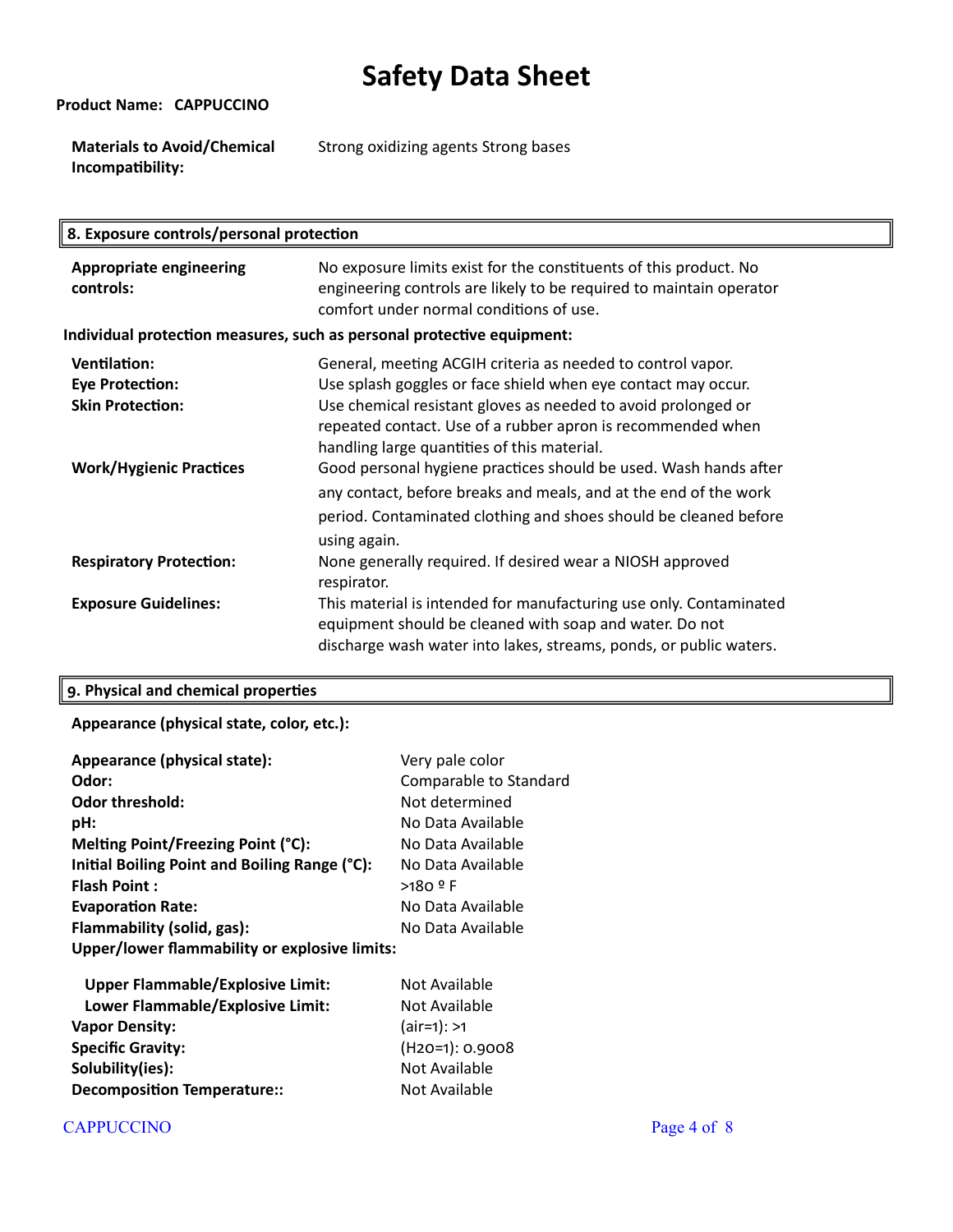#### **Product Name: CAPPUCCINO**

**Viscosity: No Data Available Refractive Index:** Not Available

| 10. Stability and reactivity                                          |                                                                                                                                                                                                                                                            |
|-----------------------------------------------------------------------|------------------------------------------------------------------------------------------------------------------------------------------------------------------------------------------------------------------------------------------------------------|
| <b>Reactivity:</b>                                                    | This product presents no significant reactivity hazard. It is stable<br>and will not react with water nor is it pyrophotic. Hazardous<br>polymerization will not occur. Avoid contact or contamination with<br>strong acids, alkalis, or oxidizing agents. |
| <b>Chemical stability:</b>                                            | Stable under normal conditions.                                                                                                                                                                                                                            |
| <b>Possibility of hazardous</b><br>reactions:                         | No Data Available                                                                                                                                                                                                                                          |
| Conditions to avoid (e.g., static<br>discharge, shock, or vibration): | Temperatures above the high flash point of this combustible<br>material in combination with sparks, open flames, or other sources<br>of ignition                                                                                                           |
| Incompatible materials:                                               | Avoid contact with acids, alkalis, or oxidizing agents.                                                                                                                                                                                                    |
| <b>Hazardous decomposition</b><br>products:                           | Carbon Oxides                                                                                                                                                                                                                                              |

#### **11. Toxicological information**

**This product is a composition of numerous natural extracts and/or synthetic chemicals. The concentration of each component in the mixture is subject to the guidelines described in the International Fragrance Association (IFRA) Code of Practice. Although the concentration of each component in the mixture is never allowed to exceed the maximum concentration allowable by IFRA, no information is available on the toxicity of the mixture as a whole. However, it contains ingredients present at a concentration greater than one percent that when diluted and at ambient conditions could have the following health hazards:**

| Information on the likely routes<br>of exposure (inhalation,<br>ingestion, skin and eye contact): | Prolonged contact with the undiluted material may cause irritation.                                                                |
|---------------------------------------------------------------------------------------------------|------------------------------------------------------------------------------------------------------------------------------------|
| Symptoms related to the<br>physical, chemical and<br>toxicological characteristics:               | Irritating to skin, eyes, and respiratory system. May cause serious health effects if<br>swallowed. May cause allergic dermatitis. |
| <b>Target Organs Potentially</b>                                                                  | No Data Available                                                                                                                  |
| <b>Affected by Exposure:</b><br><b>Chemical Interactions That</b><br><b>Change Toxicity:</b>      | None Known                                                                                                                         |

#### **Delayed and immediate effects and also chronic effects from short- and long-term exposure:**

Prolonged contact with the undiluted material may cause irritation.

#### **Immediate (Acute) Health Effects by Route of Exposure:**

| Inhalation Irritation:      | No data. |
|-----------------------------|----------|
| <b>Skin Contact:</b>        | No data. |
| <b>Eve Contact:</b>         | No data. |
| $\mathbf{r}$ , ppt to other |          |

#### CAPPUCCINO Page 5 of 8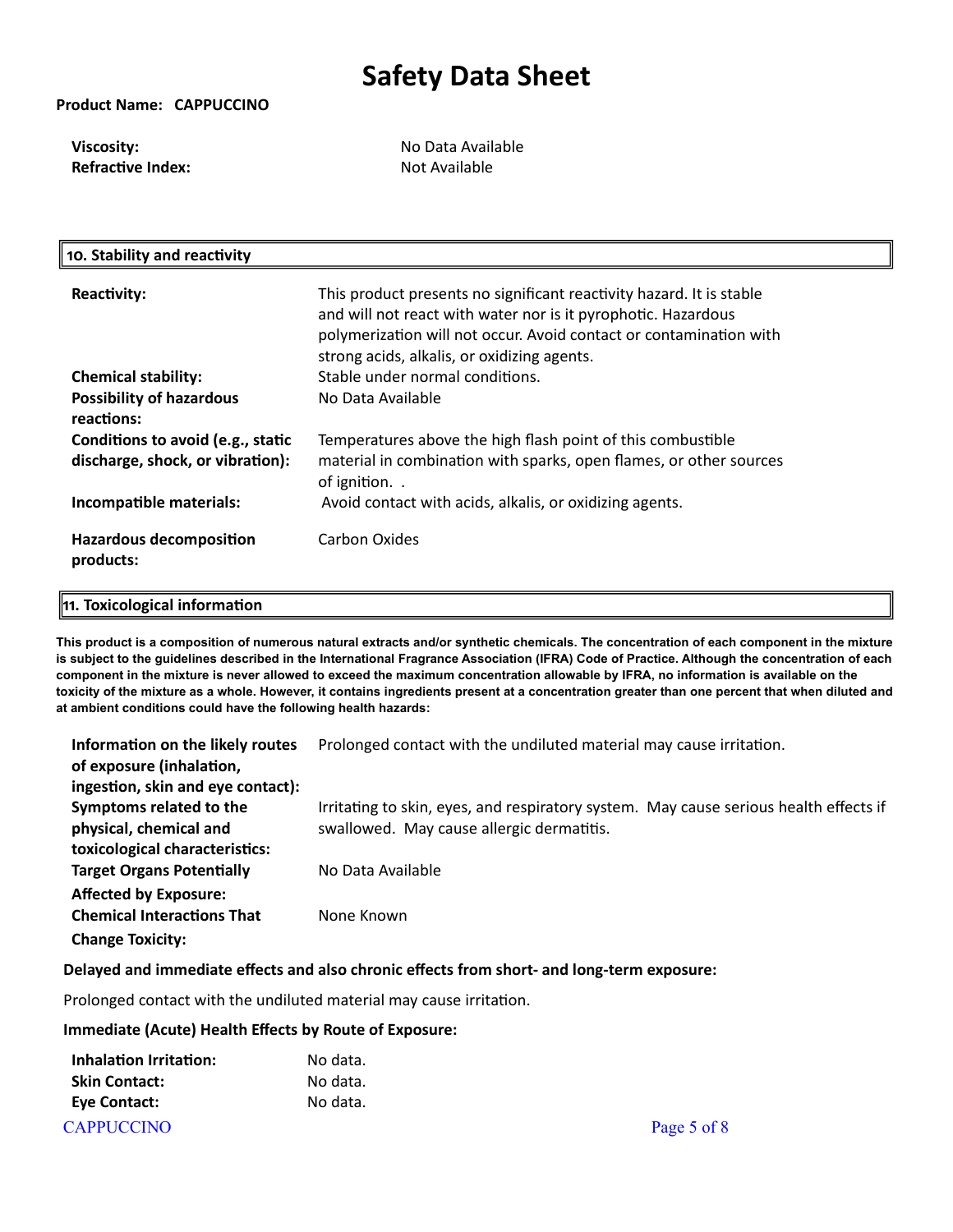| <b>Product Name: CAPPUCCINO</b>     |                                                                                                                                          |  |  |
|-------------------------------------|------------------------------------------------------------------------------------------------------------------------------------------|--|--|
| <b>Ingestion Irritation:</b>        | No Data Available                                                                                                                        |  |  |
| Long-Term (Chronic) Health Effects: |                                                                                                                                          |  |  |
| Carcinogenicity:                    | None of the substances have been shown to cause cancer in long term animal<br>studies. Not a carcinogen according to NTP, IARC, or OSHA. |  |  |
| <b>Reproductive and</b>             | No data available to indicate product or any components present at greater than                                                          |  |  |
| <b>Developmental Toxicity:</b>      | 0.1% may cause birth defects.                                                                                                            |  |  |
| Mutagenicity:                       | No data available to indicate product or any components present at greater than<br>0.1% is mutagenic or genotoxic.                       |  |  |

| 12. Ecological information                                                                                                                                   |                                                                                  |
|--------------------------------------------------------------------------------------------------------------------------------------------------------------|----------------------------------------------------------------------------------|
| <b>Ecotoxicity (aquatic and</b><br>terrestrial, where available):                                                                                            | This material is not expected to be harmful to the ecology.                      |
| Persistence and degradability:<br><b>Bioaccumulative potential:</b><br>Mobility in soil:<br>Other adverse effects (such as<br>hazardous to the ozone layer): | No Data Available<br>No Data Available<br>No Data Available<br>No Data Available |

| 13. Disposal considerations                       |                                                                                                                                                                                                                                                                                                                                                                                                                                                                                                                                                                                                                                       |
|---------------------------------------------------|---------------------------------------------------------------------------------------------------------------------------------------------------------------------------------------------------------------------------------------------------------------------------------------------------------------------------------------------------------------------------------------------------------------------------------------------------------------------------------------------------------------------------------------------------------------------------------------------------------------------------------------|
|                                                   | Description of waste residues and information on their safe handling and methods of disposal, including the disposal                                                                                                                                                                                                                                                                                                                                                                                                                                                                                                                  |
| of any contaminated packaging                     |                                                                                                                                                                                                                                                                                                                                                                                                                                                                                                                                                                                                                                       |
| <b>Description of waste residues:</b>             | Spent or discarded material is not expected to be a hazardous<br>waste.                                                                                                                                                                                                                                                                                                                                                                                                                                                                                                                                                               |
| <b>Safe Handling of Waste:</b>                    | Refer to section 8 for information pertaining to personal                                                                                                                                                                                                                                                                                                                                                                                                                                                                                                                                                                             |
|                                                   | protective equipment and exposure controls when handling this<br>material for disposal.                                                                                                                                                                                                                                                                                                                                                                                                                                                                                                                                               |
| Waste treatment methods<br>(including packaging): | Dispose of this material at a local, state or federally approved<br>landfill, incinerator or recovery facility. DO NOT DUMP INTO ANY<br>SEWERS, ON THE GROUND, OR INTO ANY BODY OF WATER. All<br>disposal practices must be in compliance with all Federal,<br>State/Provincial and local laws and regulations. Regulations may<br>vary in different locations. Waste characterizations and<br>compliance with applicable laws are the sole responsibility of the<br>waste generator. As your supplier, we have no control over the<br>management practices or manufacturing processes of parties<br>handling or using this material. |

| 14. Transport information     |                |  |
|-------------------------------|----------------|--|
| <b>US DOT Ground Shipping</b> | Not Restricted |  |

**US DOT Ground Shipping Description:** 

CAPPUCCINO Page 6 of 8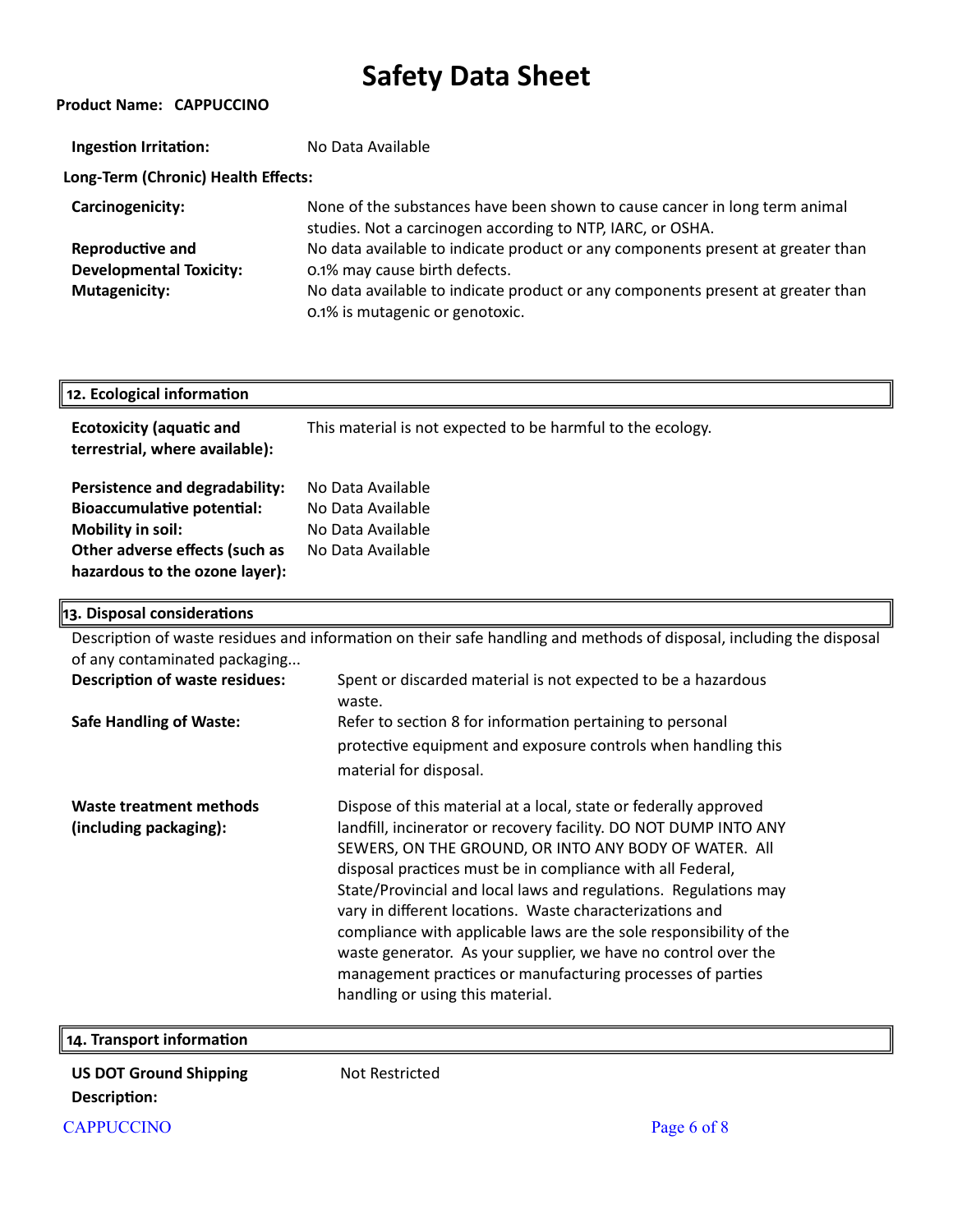**Product Name: CAPPUCCINO**

| <b>IATA Shipping Description:</b> | Not Restricted |
|-----------------------------------|----------------|
| <b>IMDG Shipping Description:</b> | Not Restricted |

#### **15. Regulatory information**

The following declaration must not be detached from this MSDS. Any copying, or distribution of this MSDS should contain the following declaration:

Title III of the Superfund Amendments & Reauthorization Act 9SARA) Of 1986 Notification: This product is subject to the reporting requirements of section 313 of Title III of SARA, and Title 40 of the CFR, part 372. However, the constituents of this product are subject to the provisions of section 322 of SARA. This product contains the following chemicals subject to the aforementioned regulations: NONE.

#### **None of the chemical substances in this mixture is listed as "Extremely Hazardous Substances" (EHS) in Appendix A of Title 40 of the CFR part 355.**

#### **Safety, health and environmental regulations specific for the product in question**

| <b>TSCA Status:</b>        | All components in this product are on the TSCA Inventory.       |
|----------------------------|-----------------------------------------------------------------|
| <b>California Prop 65:</b> | Does not contain any chemicals listed on California Proposition |
|                            | -65.                                                            |

| <b>Chemical Component</b> | <b>CAS number and</b><br>other unique<br>identifiers | Regulation               | % Range |
|---------------------------|------------------------------------------------------|--------------------------|---------|
| None Listed               |                                                      | California Prop 65       |         |
|                           |                                                      | Cancer                   |         |
| None Listed               |                                                      | California Prop 65       |         |
|                           |                                                      | Developmental            |         |
| None Listed               |                                                      | California Prop 65       |         |
|                           |                                                      | Reproductive             |         |
|                           |                                                      | Female                   |         |
| None Listed               |                                                      | California Prop 65       |         |
|                           |                                                      | <b>Reproductive Male</b> |         |
| None Listed               |                                                      | <b>CERCLA</b>            |         |
| None Listed               |                                                      | <b>SARA 313</b>          |         |
| None Listed               |                                                      | <b>SARA EHS</b>          |         |

#### **Regulated Components:**

#### **16. Other information, including date of preparation or last revision.**